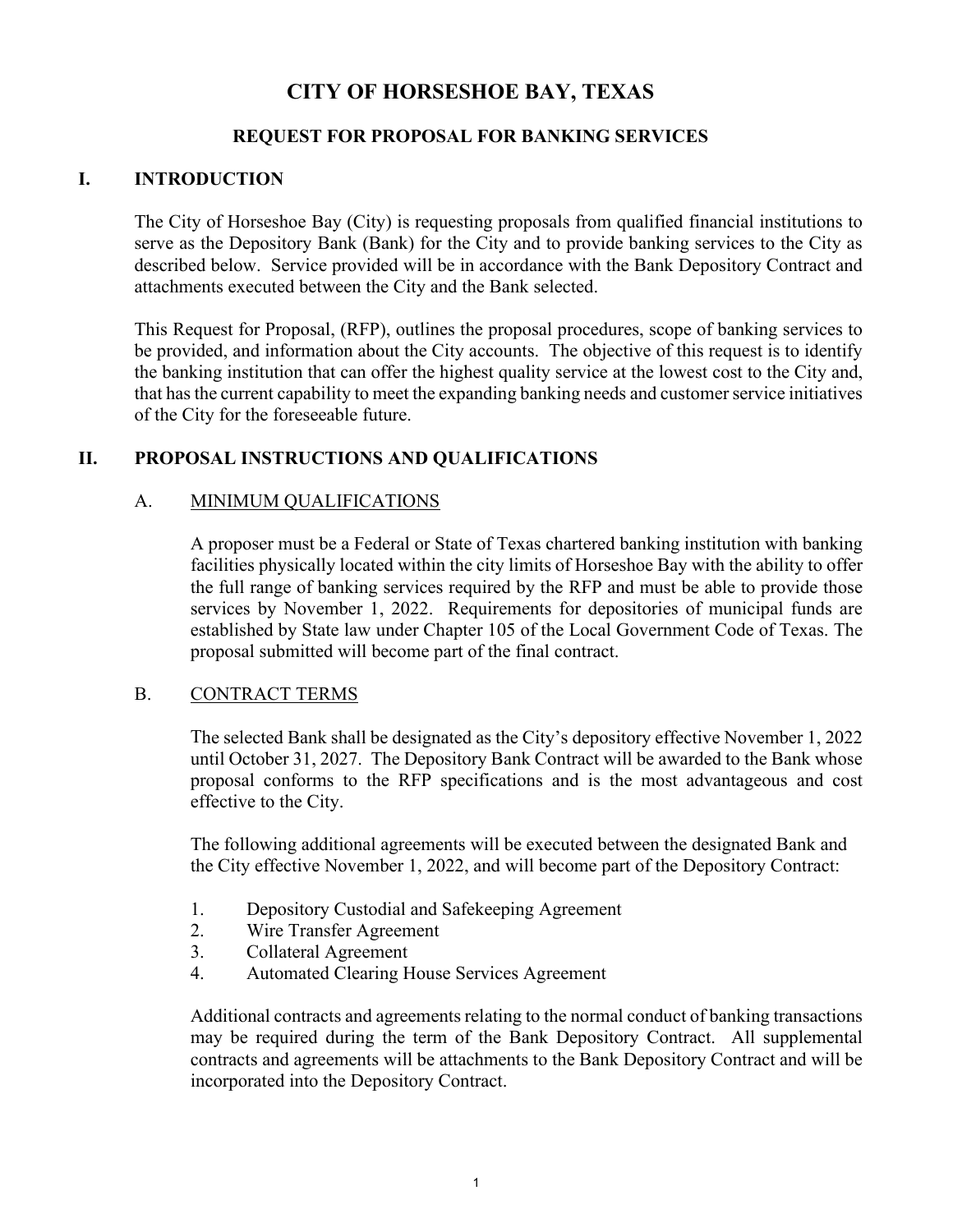The Depository Contract shall provide that the City reserves the right to cancel any agreement at any time upon ninety (90) days prior written notice of its intent to terminate any agreement. The designated depository shall provide the City ninety (90) days prior written notice of its intent to terminate any agreement.

Upon being awarded the contract, the Bank will execute the Bank Depository Contract within ten (10) business days after being notified of selection. In addition to executing the Depository Contract, the Depository Bank shall provide a document certifying that the Depository Contract was approved by the depository's Board of Directors and said approval is recorded in the minutes of a meeting of the Board.

#### C. PROPOSAL SUBMISSION INSTRUCTIONS

#### 1. Proposal Format:

In order to fully and equitably evaluate each Bank's ability to meet the banking services needs of the City, a standard reply format is required. Each proposal must include a response to each item in the RFP in the order given. Only proposals submitted in the prescribed format and using the exhibit forms provided will be evaluated for contract award.

#### 2. Submission Requirements:

Two (2) paper copies and one electronic copy of the Proposals must be submitted in sealed envelopes clearly identified as "Proposal For Banking Services" and delivered to the following address no later than **2:00 p.m., Friday, August 5, 2022:**

Margie Cardenas, Finance Director City of Horseshoe Bay P.O. Box 7765 (if by mail) #1 Community Drive (if delivered in person) Horseshoe Bay, Texas 78657

Proposals must contain the following sections in the order indicated:

- 1. Cover Letter This section should contain the name of the proposing Financial Institution, the address of the proposing office, and the individuals authorized to answer technical, price, and/or contract questions together with their telephone numbers and mailing addresses. A person authorized to bind the Financial Institution must also sign the cover letter.
- 2. References Indicate the Bank's background in providing financial services to public organizations. List any financial services contracts currently in place. Provide a list of client references for other public organizations using the Bank's services. Include client name, contact persons, and phone numbers.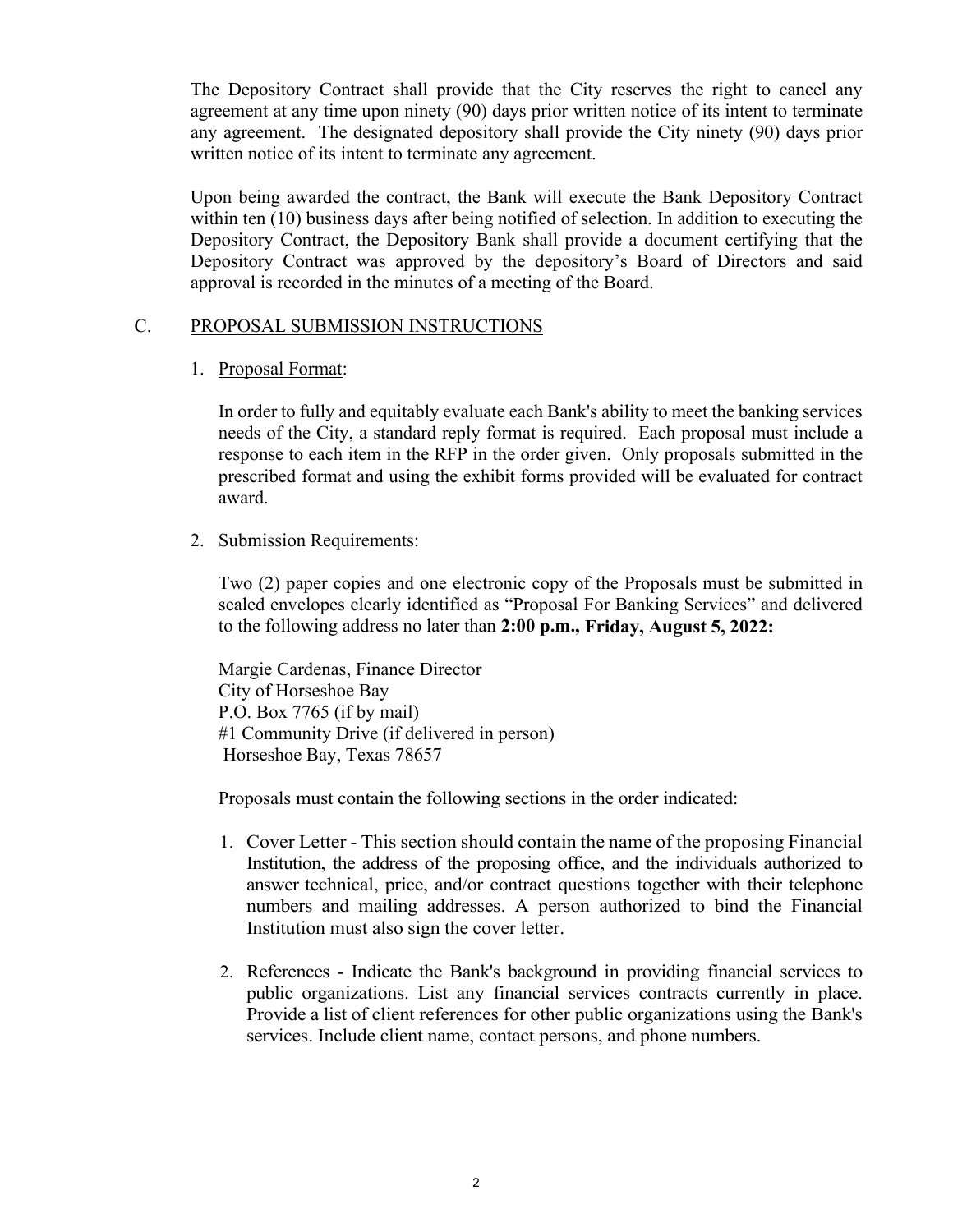- 3. Required Information and Other Additional Data All Banks must provide, as part of the proposal:
	- Proof of Federal or Texas Charter lawfully authorized to conduct business in the state of Texas
	- Ratings for the Bank from at least two rating agencies
	- Audited financial statements for the most recent fiscal year
	- Copy of the current call report
	- Copy of most current rate sheet
	- Statement regarding any recent or foreseen merger or acquisition
	- Statement of capability of providing required services by November 1, 2022
	- Overview of the Bank's disaster recovery plan
	- Reporting capabilities Paper vs. Electronic vs. Internet

Give any additional information considered essential to the proposal in this section. Include any examples of schedules or reports.

4. Attachment A – Banking Services Charges (Bid Form) - The City requires a price per item fee with monthly and/or annual payments for services rendered, if applicable. The compensation proposal should be documented by completing the Bid Form and submitting it to the City with the RFP. The Bid Form will include all of the unit prices for services requested, along with the required documentation listed in more detail in Section III – Required Banking Services. The contract award will not necessarily be made to the Bank that provides the lowest cost proposal but rather to the Bank that submits the most responsive proposal meeting the City's requirements.

In addition, the Bank should include the cost and supporting documentation of any services not itemized on the Bid Form which the Bank feels must be included to provide the required services. The Bank may also include the billing rate for special projects, which may be entered into during the contract period but are not a part of the total cost proposal. Volume discount prices may also be indicated where appropriate.

5. Attachment B – List of Bank Balances as of 4/30/2022 by account for the City.

#### 3. RFP Questions:

Questions regarding this RFP may be submitted by email to mcardenas $@$ horseshoe[bay-tx.gov](mailto:mcardenas@horseshoe-bay-tx.gov) or in written form to the address below on or before 5:00 p.m. Thursday, August 4, 2022:

Margie Cardenas, Finance Director City of Horseshoe Bay P.O. Box 7765 Horseshoe Bay, Texas 78657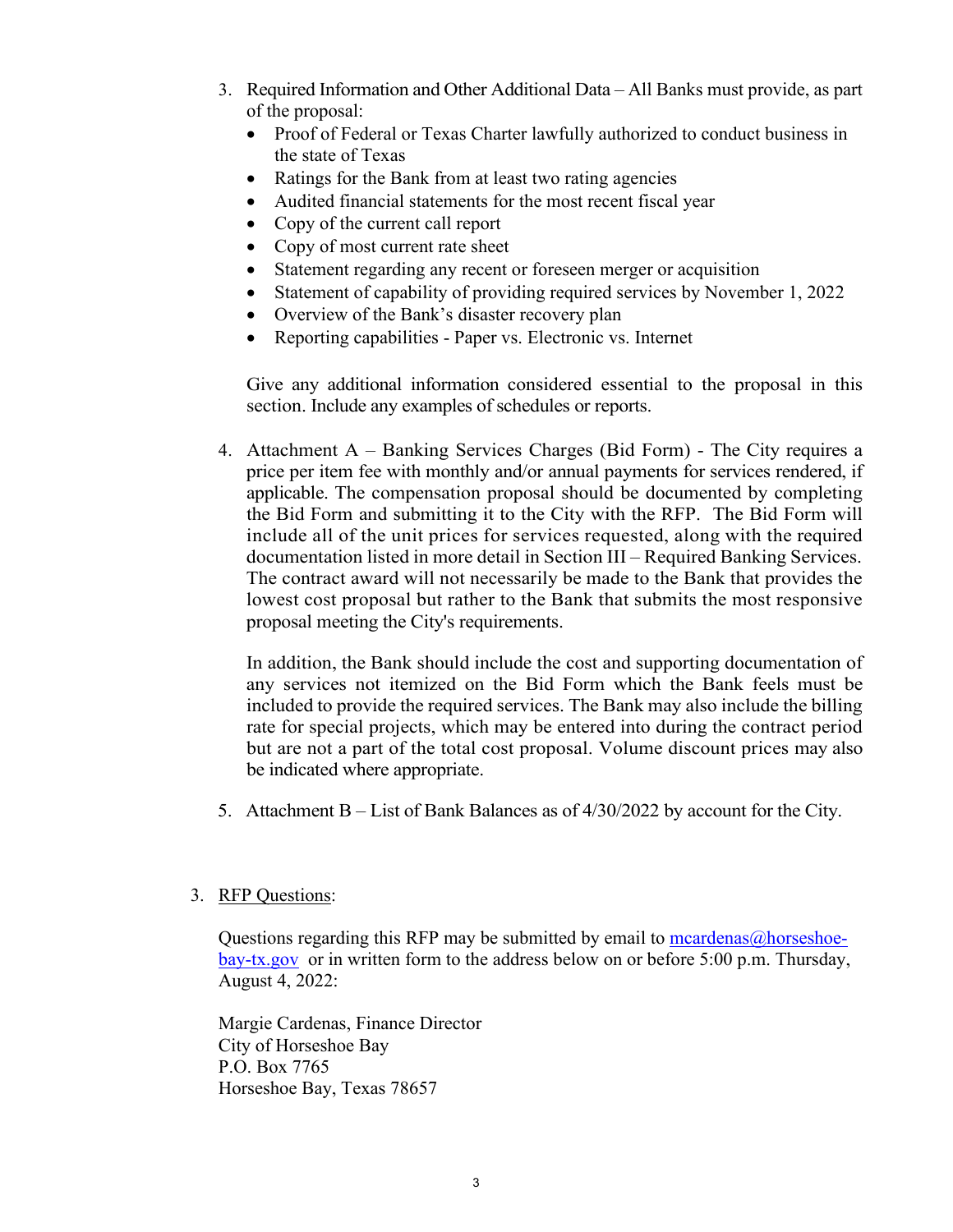### 4. Request for Proposal Amendments:

Modifications or additions may be made as a result of questions submitted. Written notification of any such change will be made to all known bidders.

### 5. Selection Criteria:

Evaluation of proposals will be made on the basis of the following objectives:

- Ability to meet the legal qualifications, terms, and conditions specified in the RFP.
- Financial strength and stability of the proposer.
- Completeness of the Bid Form and submission of the required information.
- Ability to provide sufficient collateral for deposits.

#### **Scoring Requirements**

- Safety and Creditworthiness 35 points • Experience and Service Availability 35 points • Cost of Services 15 points • Interest Rates 15 points
- 6. Award of Bid and Service Initiation:

The contract is expected to be awarded by a vote of the City Council at its meeting on **September 20, 2022, at 3:00 p.m.** at City Hall located at #1 Community Drive, Horseshoe Bay, Texas, 78657. The City reserves the right to accept or reject any or all proposals, to accept the proposal it considers most advantageous to the City, and at its discretion to waive any defect or informality in the proposal.

# **III. REQUIRED BANKING SERVICES**

This section includes, but is not limited to, the required banking services listed on Attachment A to be provided by the Bank under the contract. The Bank should use the Attachment A to provide the specific price for each service, along with required supporting documentation. All fees shall be fixed for the entire contract period.

A. Consolidated Account Structure: The Bank is to provide a master consolidation account and zero balance accounts from which daily balance and detail report is available. The City's current account structure contains the following accounts: Account Title: Disbursement Account General Fund Operating Account Utility Fund Operating Account Police Forfeiture Account Escondido PID Account Friends of the Parks Account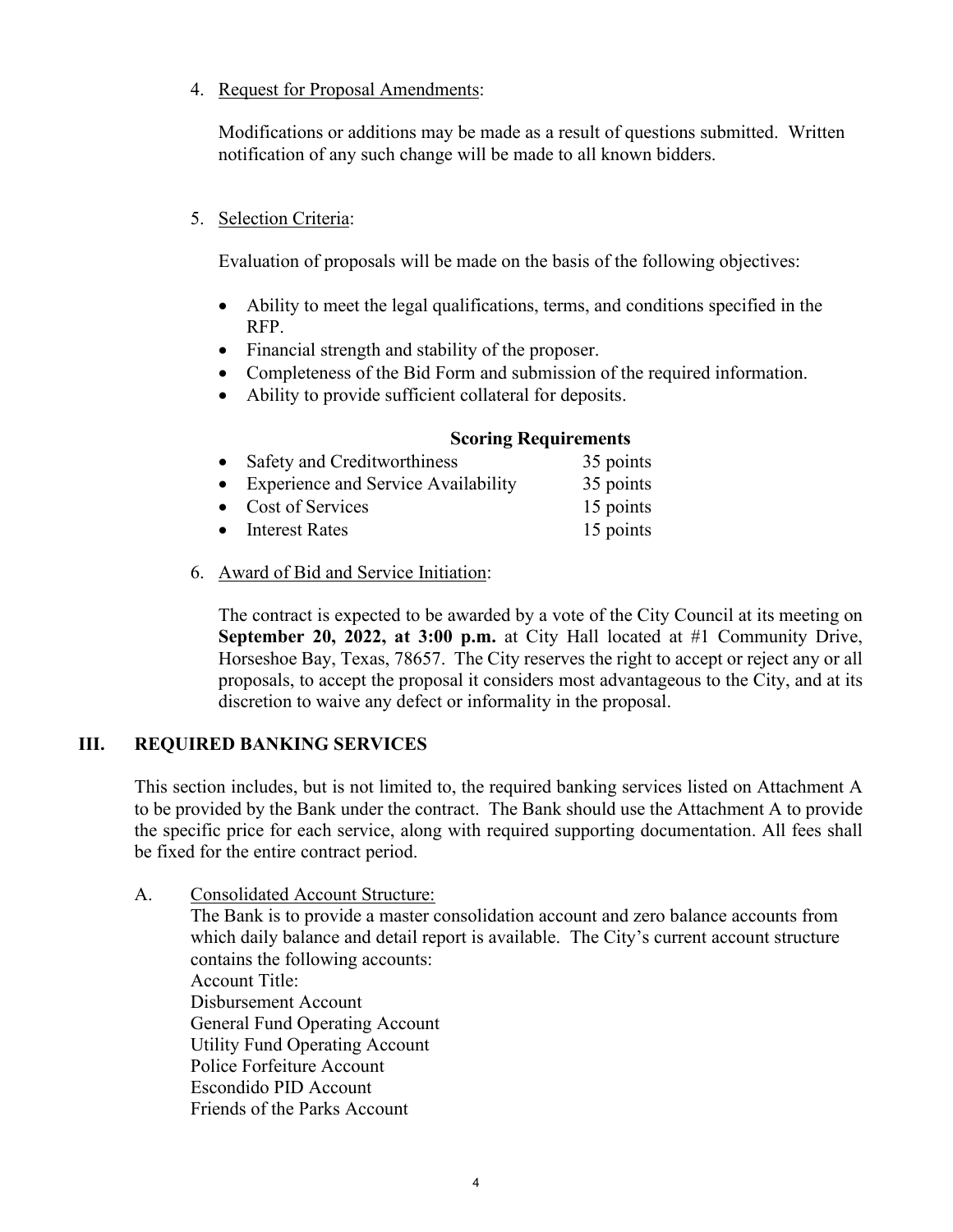The City reserves the right to open or close any number or type of accounts as it deems necessary throughout the term of the contract.

#### B. Wire Transfer Services:

The City currently generates incoming and outgoing wires each month. A standard wire transfer agreement will be executed with the Bank. This proposal should include a copy of your standard wire transfer agreement. The City requires adequate security provisions and procedures. If the wire transfer requests are available on line, full information should be submitted detailing the use.

#### C. On-Line Banking Services:

The City requires on-line banking services accessible through the internet that at a minimum include balance reporting, initiation of ACH debits and credits and wire transfers, inter-bank transfers between accounts, and placement of stop payments on checks. The minimum balance reporting information should be for intra-day and previous business day and include: ledger balance, collected balance, one day float amount, two day float amount, total credits, total debits, and detail debits and credits. Historical information should be maintained on-line and accessible for two months. Stipulate the time at which the access is available and describe the system to be used. Reporting should include balance and detail reporting. Samples of the reports are to be included in the proposal.

#### D. Sweep Account Provisions:

If the City chooses, the Bank will be responsible for automatically sweeping the balances in all accounts daily to an investment option (money market fund, repo, etc.). Describe the sweep options and, if a money market fund is used, provide a prospectus. The accounts will be swept to the compensating balance.

#### E. Investment of Idle Funds and Safekeeping of City Securities:

All certificates of deposit bought by the City will be bought on a competitive basis. The City has no obligation to invest its funds with or through the Bank. All securities will be handled on a delivery versus payment (DVP) basis as they are cleared into and out of the account. All clearing and safekeeping will be in the Bank or its correspondent. All correspondent and safekeeping arrangements will be stipulated in the proposal.

### F. Standard Disbursing Services: Standard disbursing services for all accounts are required to include the payment of all checks upon presentation.

#### G. Standard Deposit Services:

The Bank must guarantee immediate credit on all incoming wire transfers and U.S. Treasury checks upon receipt and all other checks based on the Bank's published availability schedule. The Bank should specify in their proposal their deposit requirements and commercial and retail deposit locations, including night deposit services and procedures.

 H. Reporting and Account Analysis: Monthly account analysis reports must be provided by the Bank on a timely basis for each account and on a total account basis. A sample account analysis format must be provided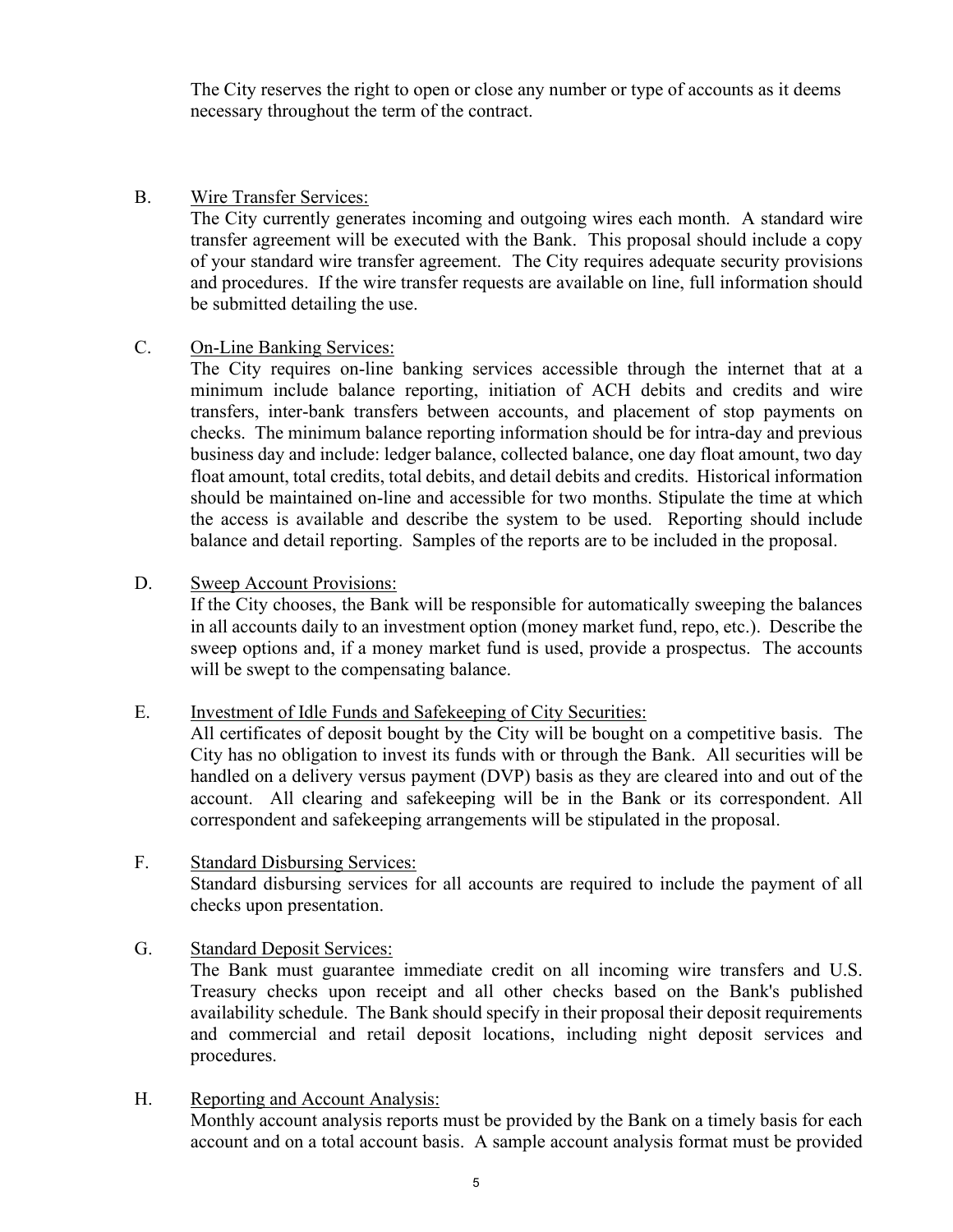as part of the proposal. Samples of monthly statements should also be provided. The monthly statements are to be received within two (2) working days after the close of the calendar month.

#### I. Account Executive:

An account executive must be assigned to the account to coordinate the account services and expedite the solution of any problem. A trained and competent backup for the account executive, familiar with the account, should be assigned in the proposal. Stipulate the name and a brief biography of the account executive to be assigned to the City's account.

### J. Direct Deposit:

The City utilizes direct deposit for payroll. Describe the requirements and deadlines for computer tap for ACH transactions for Direct Deposit. The proposal should indicate when funds will be available in participating Banks.

#### K. Overdraft Provisions:

Every effort will be made to eliminate overdraft situations on the accounts. However, in case this situation does arise, the proposal should include any and all Bank policies and overdraft charges or handling procedures.

#### L. Stop Payments:

The proposal must include a statement on the proposed stop payments process on an automated or manual basis.

#### M. Collateralization of Deposits:

The Bank must agree to obtain and maintain acceptable collateral sufficient to cover all anticipated time and demand deposits, above the FDIC insured limit. Securities used to pledge against time and demand deposits must be held in an independent third-party safekeeping agreement with the City and the Safekeeping Bank for safekeeping of these securities. Collateral will be maintained at a minimum of 102% and marked to market at least once a month. Control will be shared jointly between the Bank and the entity. Substitution will be approved by the City and not unduly withheld. Substitutions of collateral will be requested in writing and new collateral will be received before the existing collateral is released. The proposal will name the safekeeping Bank for collateral. This proposal should include a copy of your standard Safekeeping/Collateral agreement.

#### N. Credit Card Payments:

The City allows its customers to pay for services utilizing credit cards. The accepted credit cards are VISA, MASTERCARD and DISCOVER. These transactions are processed through a gateway and administrative third-party service.

### O. Automated Clearing House Processing:

The City utilizes Direct Deposit for payroll. A standard ACH Agreement will be executed with the Bank. Please provide information on services and costs associated with the Bank's ACH processing abilities.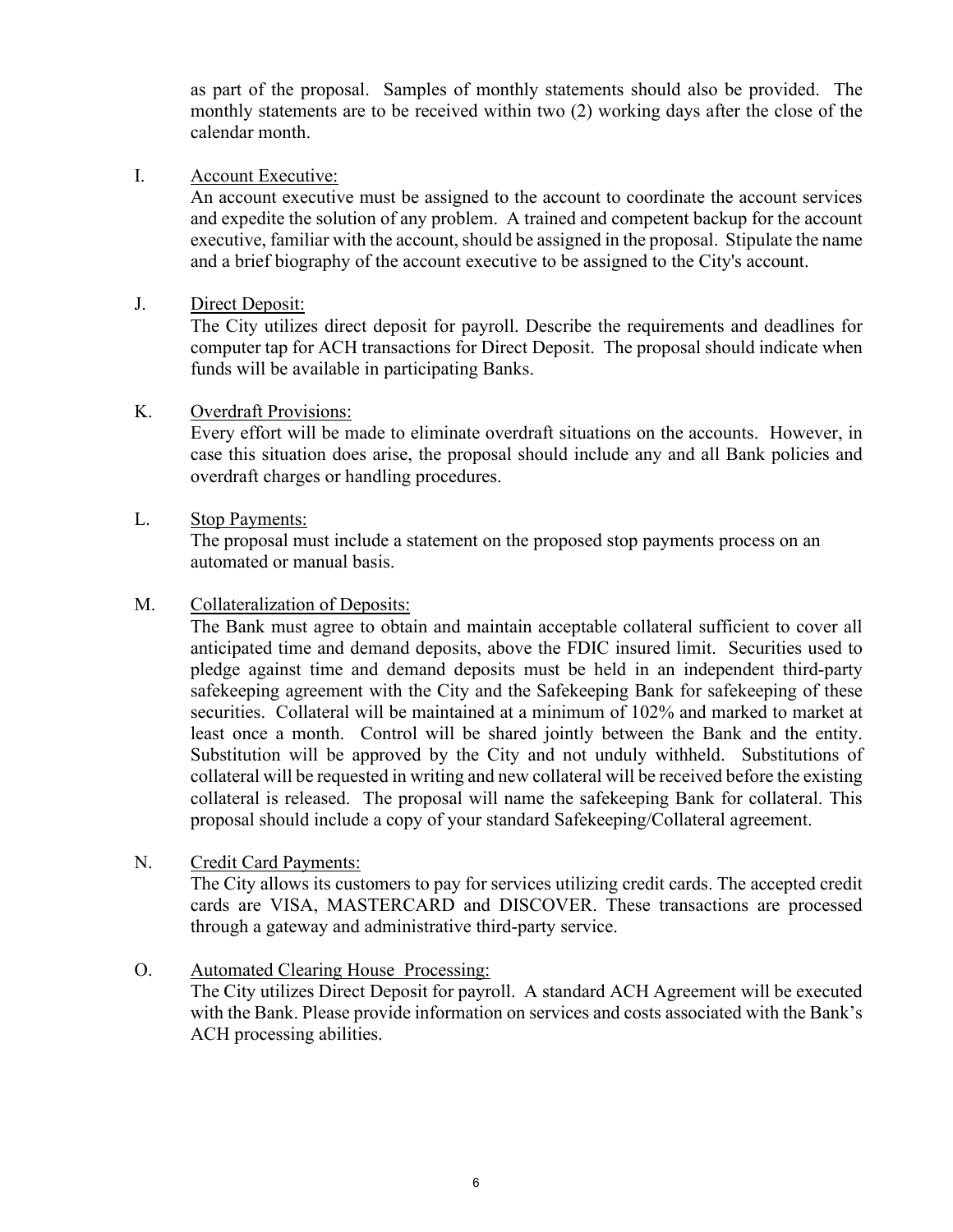### P. Bank Statements:

Statements shall be rendered within two (2) working days after the close of the calendar month. The statement shall include debits and credits made on the last day of the period and the detail items. Bank statements should be received on a monthly basis, even if there is no activity for the account. The statement must include photo copies of cleared checks and deposits. Please provide information on services and costs associated with providing copies.

## **IV. OTHER SERVICES**

The City may be interested in obtaining service and cost information on additional services for possible use during the contract period. These services are not currently required but will be evaluated in terms of availability, feasibility, service levels, service providers and cost. If additional services are deemed to be necessary later in the contract period, a new proposal for these services and charges will be required during the contract period. Any fee charged for services not listed but later requested by the City will be mutually agreed upon in writing.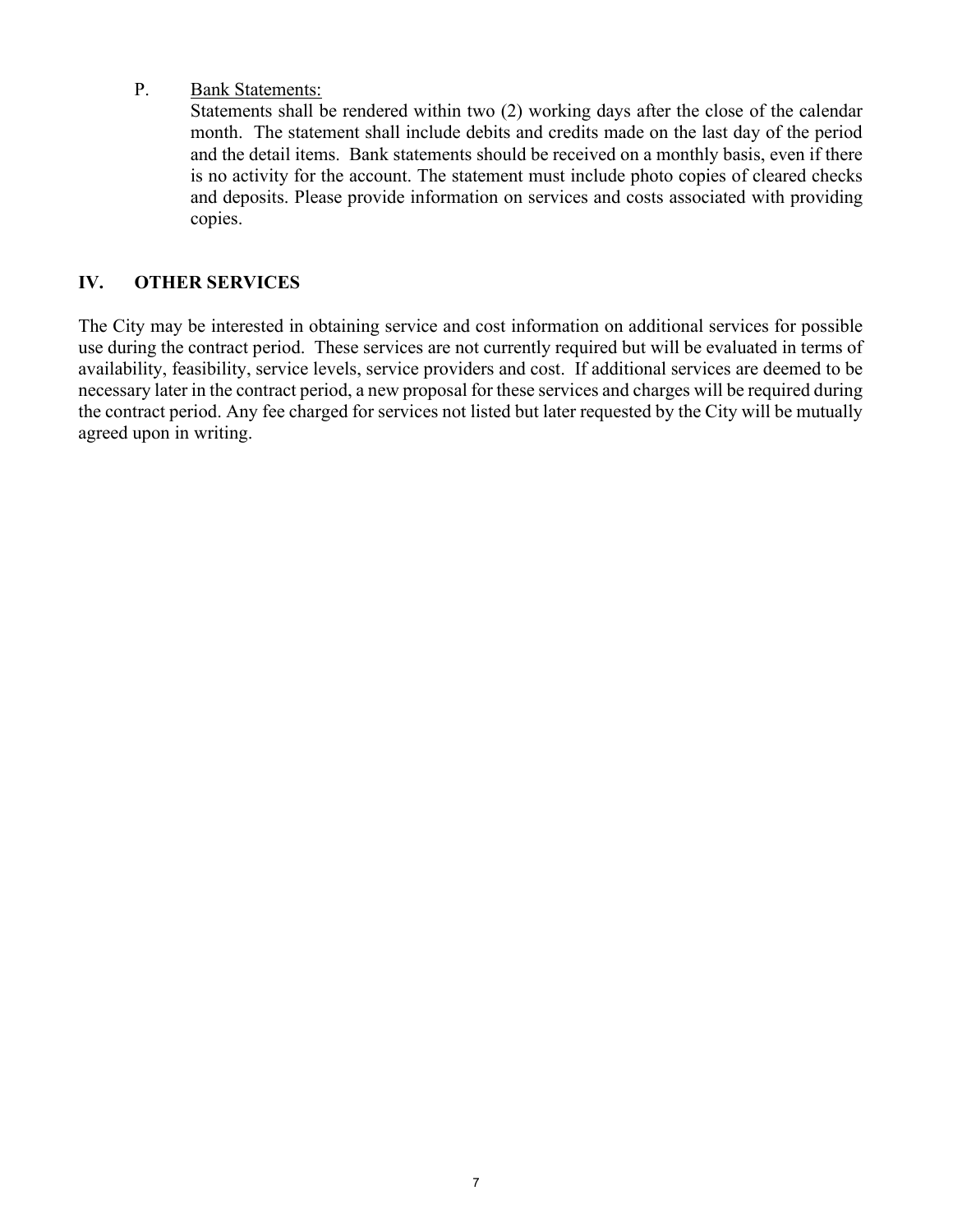### **ATTACHMENT A - BANKING SERVICES CHARGES (BID FORM)** *Any and all anticipated service charges must be shown on this form, with required supporting documentation attached, and will become a part of the contract. Add additional lines as required.*

| <b>Service Unit</b>            | <b>Unit Charge</b> | <b>Cost of Service</b> |
|--------------------------------|--------------------|------------------------|
| <b>Account Maintenance</b>     | Per Month          |                        |
| Daily Balance Reporting        | Per Month          |                        |
| <b>Zero Balanced Accounts</b>  |                    |                        |
| <b>Master Account</b>          | Per Month          |                        |
| <b>Subsidiary Accounts</b>     | Per Month          |                        |
| <b>Credits Posted</b>          | Per Transaction    |                        |
| <b>Debits Posted</b>           | Per Transaction    |                        |
| Encoding charge                | Per Transaction    |                        |
| <b>ACH Processing</b>          | Per Transaction    |                        |
| Origination of file            | Per Tape           |                        |
| <b>ACH</b> deletions           | Per Transaction    |                        |
| <b>ACH</b> entries             | Per Transaction    |                        |
| <b>Returned Checks</b>         | Per Transaction    |                        |
| <b>Controlled Disbursement</b> | Per Account/Per    |                        |
| Reconciliation                 | Per Month          |                        |
| Sort list tape                 | Per Transaction    |                        |
| Sort & list                    | Per Transaction    |                        |
| Items Deposited                |                    |                        |
| Deposits                       | Per Transaction    |                        |
| <b>Commercial Deposits</b>     | Per Transaction    |                        |
| Group I Items                  | Per Transaction    |                        |
| Group II Items                 | Per Transaction    |                        |
| Group III Items                | Per Transaction    |                        |
| Group IV Items                 | Per Transaction    |                        |
| <b>Stop Payments</b>           | Per Transaction    |                        |
| <b>Overdraft Protection</b>    | Per Transaction    |                        |
| Wire Transfers                 |                    |                        |
| Incoming                       | Per Transaction    |                        |
| Outgoing                       | Per Transaction    |                        |
| <b>Investment Safekeeping</b>  |                    |                        |
| Safekeeping interest/credit    | Per Transaction    |                        |
| Safekeeping receipt deposit    | Per Transaction    |                        |
| Safekeeping outgoing           | Per Transaction    |                        |
| <b>Securities DVP FRB</b>      | Per Transaction    |                        |
| Securities DVP NY              | Per Transaction    |                        |
| <b>Check Printing</b>          | Per Transaction    |                        |
| <b>Extra Statements</b>        | Per Transaction    |                        |
| Lockable Bank Bags             | Per Bag            |                        |
| Lockbox                        | Per Month          |                        |
| Cutbacks                       | Per Transaction    |                        |
| Special handling               | Per Transaction    |                        |
|                                |                    |                        |